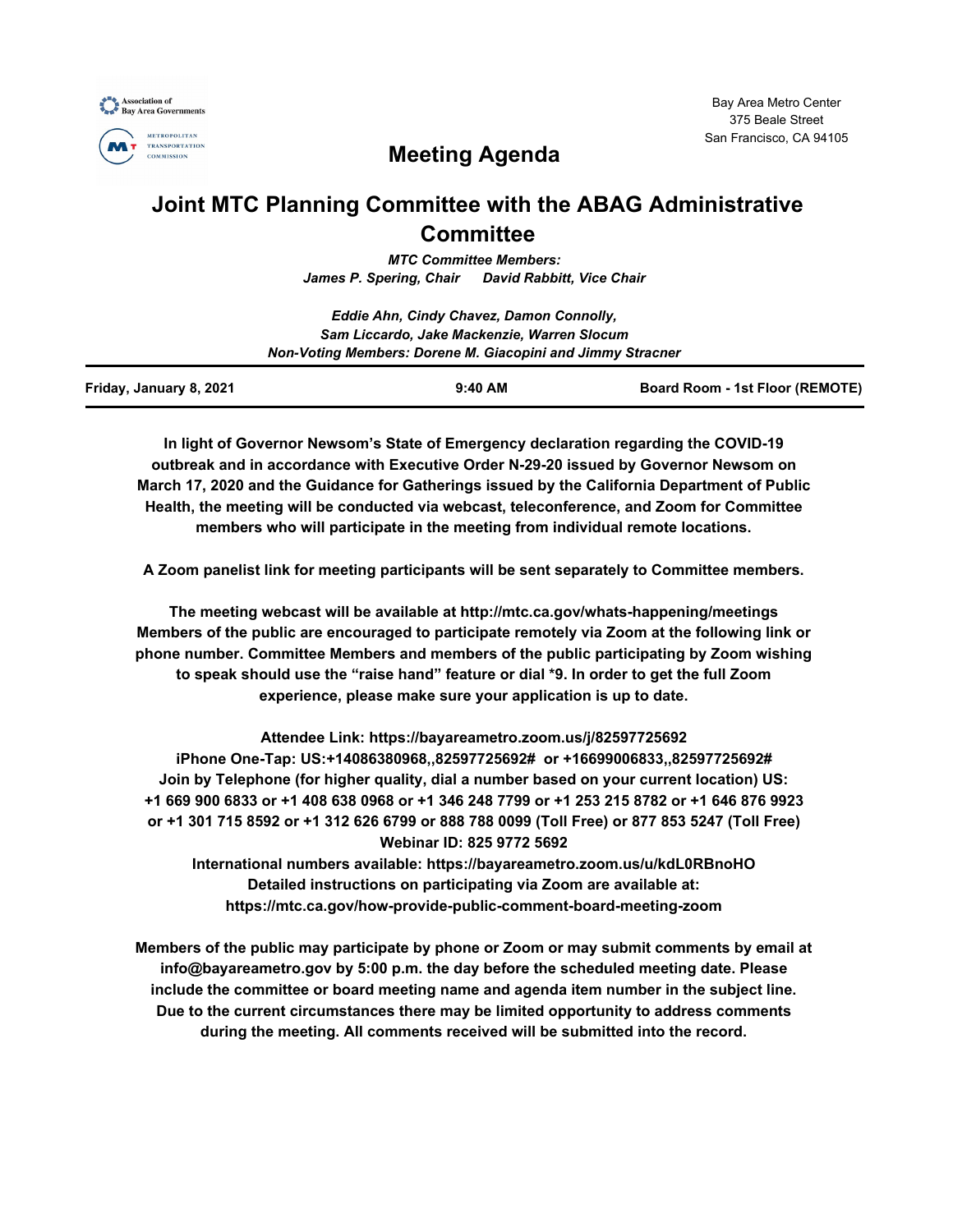#### **1. Roll Call / Confirm Quorum**

*Quorum: A quorum of the ABAG Administrative Committee shall be a majority of its regular voting members (6).*

*Quorum: A quorum of the MTC Planning Committee shall be a majority of its regular voting members (5).*

#### **2. ABAG Compensation Announcement – Clerk of the Board**

#### **3. ABAG Administrative Committee Consent Calendar**

Approval of ABAG Administrative Committee Summary Minutes of the December 11, 2020 Meeting **3a.** [21-0057](http://mtc.legistar.com/gateway.aspx?m=l&id=/matter.aspx?key=21650) ABAG Administrative Committee Approval *Action: Attachments:* [3a\\_ABAG AC Minutes 20201211 MTC Planning Draft.pdf](http://mtc.legistar.com/gateway.aspx?M=F&ID=cfc4fec1-b94d-41bc-acf4-8bdee99c5750.pdf) **3b.** [21-0158](http://mtc.legistar.com/gateway.aspx?m=l&id=/matter.aspx?key=21751) San Francisco Estuary Partnership ABAG Administrative Committee Approval *Action:* Caitlin Sweeney *Presenter:*

*Attachments:* [3b\\_SF Estuary Partnership.pdf](http://mtc.legistar.com/gateway.aspx?M=F&ID=3ac617d6-8183-414e-bd37-6b93cb774729.pdf)

#### **4. MTC Planning Committee Consent Calendar**

- Approval of MTC Planning Committee Minutes of the December 11, 2020 Meeting **4a.** [21-0058](http://mtc.legistar.com/gateway.aspx?m=l&id=/matter.aspx?key=21651) MTC Planning Committee Approval *Action: Attachments:* [4a\\_MTC PLNG\\_Minutes\\_Dec 11 2020.pdf](http://mtc.legistar.com/gateway.aspx?M=F&ID=c5ce5c5c-a61b-4eb9-b093-4819d75e82b4.pdf)
- **4b.** [21-0059](http://mtc.legistar.com/gateway.aspx?m=l&id=/matter.aspx?key=21652) Federal Performance Target-Setting Update January 2021 *Action:* Information **Presenter: Raleigh McCoy**

Attachments: 4b Federal Performance Target-Setting Update.pdf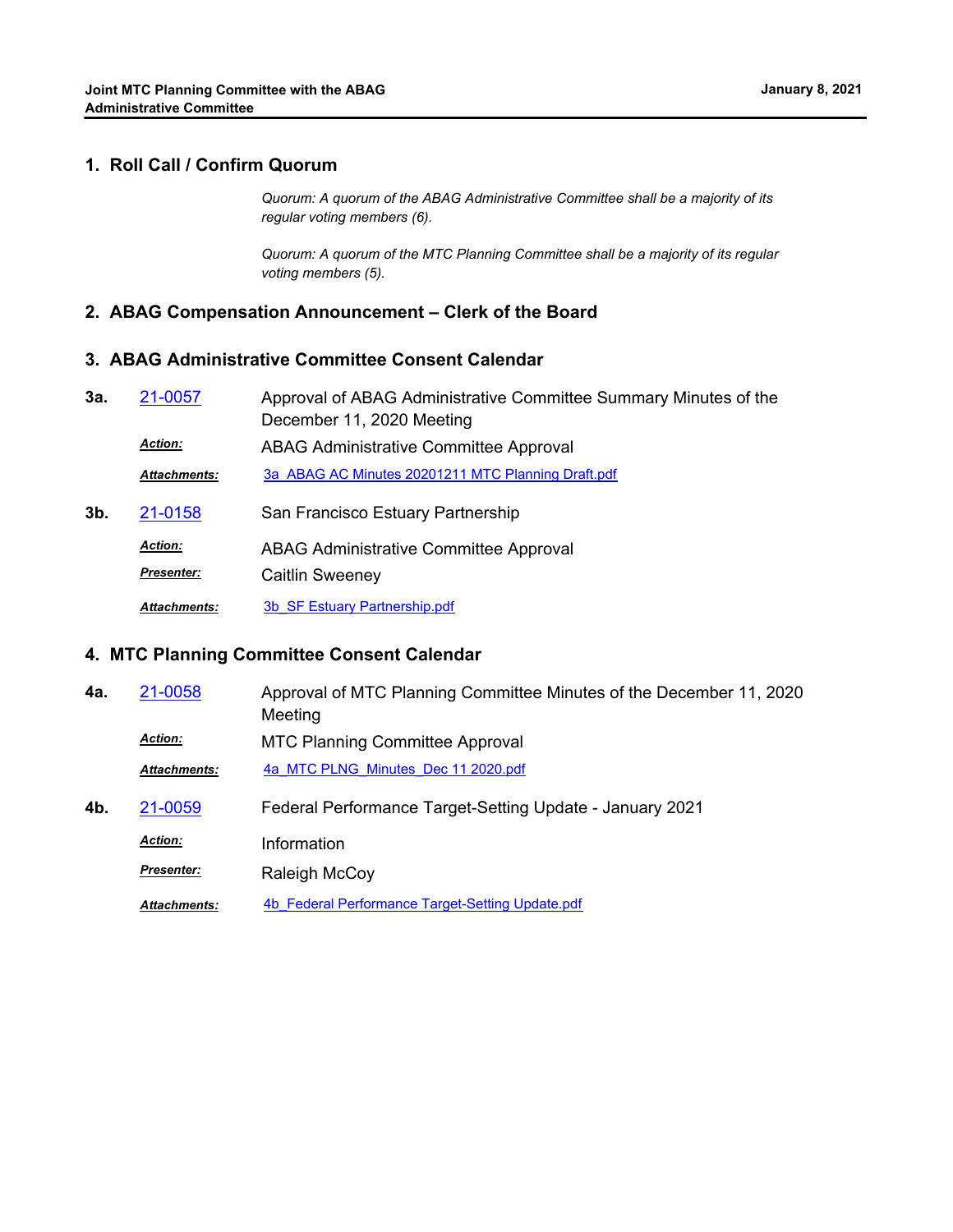### **5. Approval**

| 5а. | 20-1685             | MTC Resolution No. 4451 and ABAG Resolution No. 01-2021: Plan Bay<br>Area 2050 Final Blueprint: Approval as Preferred Environmental Impact<br>Report (EIR) Alternative                                             |
|-----|---------------------|--------------------------------------------------------------------------------------------------------------------------------------------------------------------------------------------------------------------|
|     |                     | Presentation on the Plan Bay Area 2050 Final Blueprint Outcomes,<br>including performance & equity outcomes, and recommendation to<br>advance the Final Blueprint as the Preferred Alternative in the EIR process. |
|     | <b>Action:</b>      | <b>ABAG Executive Board Approval</b><br>Metropolitan Transportation Commission Approval                                                                                                                            |
|     | Presenter:          | Dave Vautin and Lisa Zorn                                                                                                                                                                                          |
|     | <b>Attachments:</b> | 5ai PBA50 FinalBlueprint PreferredEIRAIt Summary Sheet and PPT.pdf                                                                                                                                                 |
|     |                     | 5aii PBA50 FinalBlueprint PreferredEIRAIt Attachments B-G.pdf                                                                                                                                                      |
|     |                     | 5aiii PBA50 FinalBlueprint PreferredEIRAIt MTC Res. No 4451 and ABAG Re                                                                                                                                            |
|     |                     | 5a Late Handout-1-RHNA-final letter.pdf                                                                                                                                                                            |

#### **6. Public Comment / Other Business**

*Committee Members and members of the public participating by Zoom wishing to speak should use the "raise hand" feature or dial \*9.*

## **7. Adjournment / Next Meeting**

**The next meeting of the MTC Planning Committee will be Friday, February 12, 2021 at 9:40 a.m. remotely and by webcast as appropriate depending on the status of any shelter in place orders. Any changes to the schedule will be duly noticed to the public.**